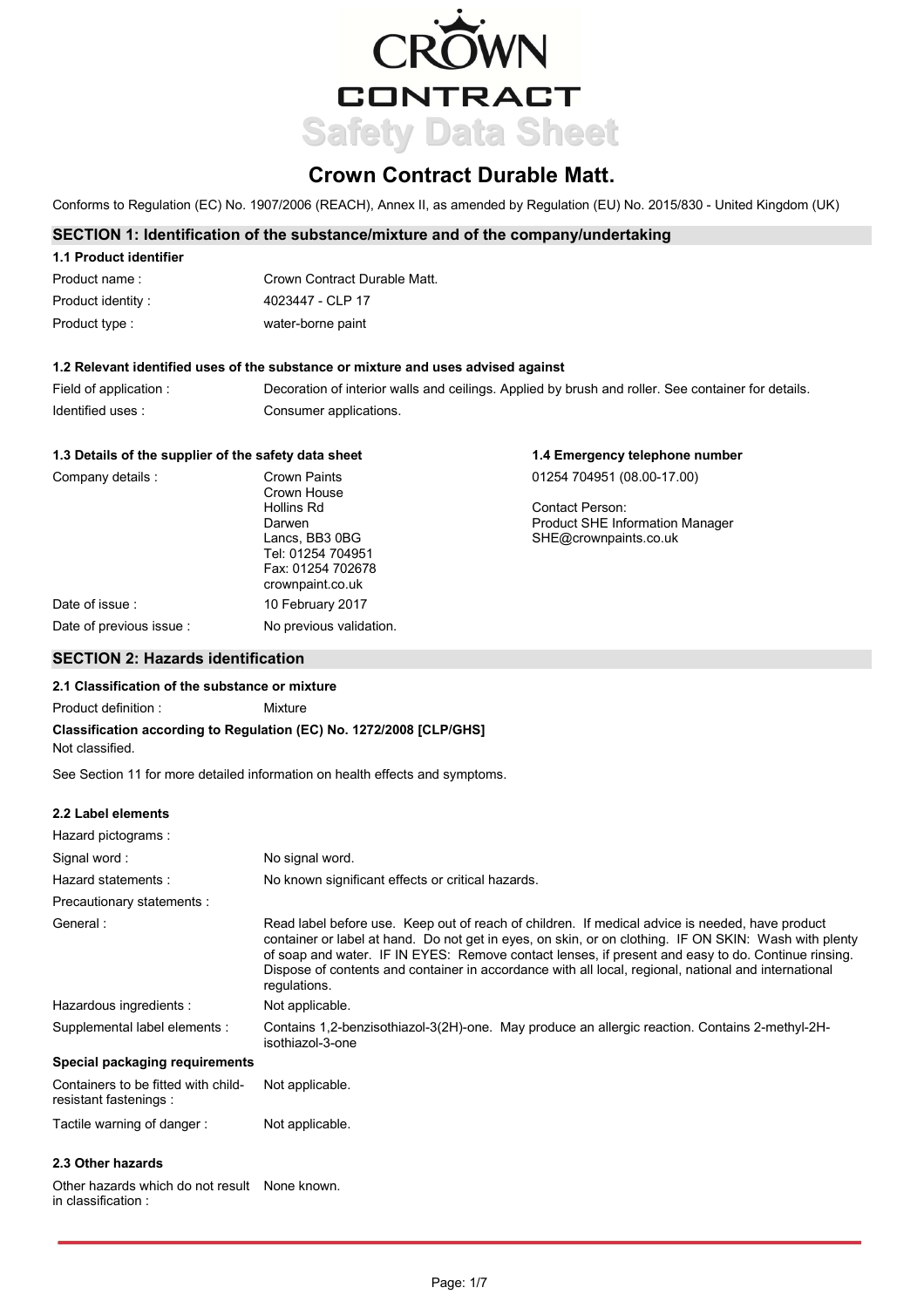## **SECTION 3: Composition/information on ingredients**

## **3.2 Mixtures**

There are no ingredients present which, within the current knowledge of the supplier and in the concentrations applicable, are classified as hazardous to health or the environment and hence require reporting in this section.

## **SECTION 4: First aid measures**

## **4.1 Description of first aid measures**

| General:                    | In all cases of doubt, or when symptoms persist, seek medical attention. Never give anything by mouth<br>to an unconscious person.                                                                                                                             |
|-----------------------------|----------------------------------------------------------------------------------------------------------------------------------------------------------------------------------------------------------------------------------------------------------------|
| Eye contact:                | Check for and remove any contact lenses. Immediately flush eyes with plenty of water for at least 15<br>minutes, occasionally lifting the upper and lower eyelids. In all cases of doubt, or when symptoms<br>persist, seek medical attention.                 |
| Inhalation:                 | Remove to fresh air.                                                                                                                                                                                                                                           |
| Skin contact:               | Remove contaminated clothing and shoes. Wash skin thoroughly with soap and water or use<br>recognised skin cleanser. Do NOT use solvents or thinners.                                                                                                          |
| Ingestion:                  | If swallowed, seek medical advice immediately and show this container or label. Keep person warm<br>and at rest. Do not induce vomiting unless directed to do so by medical personnel. Lower the head so<br>that vomit will not re-enter the mouth and throat. |
| Protection of first-aiders: | No action shall be taken involving any personal risk or without suitable training.                                                                                                                                                                             |

#### **4.2 Most important symptoms and effects, both acute and delayed**

| <b>Potential acute health effects</b> |                                                                                                                              |
|---------------------------------------|------------------------------------------------------------------------------------------------------------------------------|
| Eye contact:                          | No known significant effects or critical hazards.                                                                            |
| Inhalation:                           | No known significant effects or critical hazards.                                                                            |
| Skin contact:                         | No known significant effects or critical hazards.                                                                            |
| Ingestion:                            | No known significant effects or critical hazards.                                                                            |
| Over-exposure signs/symptoms          |                                                                                                                              |
| Eye contact:                          | No specific data.                                                                                                            |
| Inhalation:                           | No specific data.                                                                                                            |
| Skin contact:                         | No specific data.                                                                                                            |
| Ingestion:                            | No specific data.                                                                                                            |
|                                       | 4.3 Indication of any immediate medical attention and special treatment needed                                               |
| Notes to physician                    | Treat symptomatically. Contact poison treatment specialist immediately if large quantities have been<br>ingested or inhaled. |

Specific treatments : No specific treatment.

# **SECTION 5: Firefighting measures**

## **5.1 Extinguishing media**

| Extinguishing media: | Recommended: alcohol resistant foam, CO <sub>2</sub> , powders, water spray.<br>Not to be used : wateriet. |
|----------------------|------------------------------------------------------------------------------------------------------------|
|                      |                                                                                                            |

# **5.2 Special hazards arising from the substance or mixture**

Hazardous combustion products : Decomposition products may include the following materials: carbon oxides metal oxide/oxides Hazards from the substance or mixture : In a fire or if heated, a pressure increase will occur and the container may burst.

#### **5.3 Advice for firefighters**

Promptly isolate the scene by removing all persons from the vicinity of the incident if there is a fire. No action shall be taken involving any personal risk or without suitable training.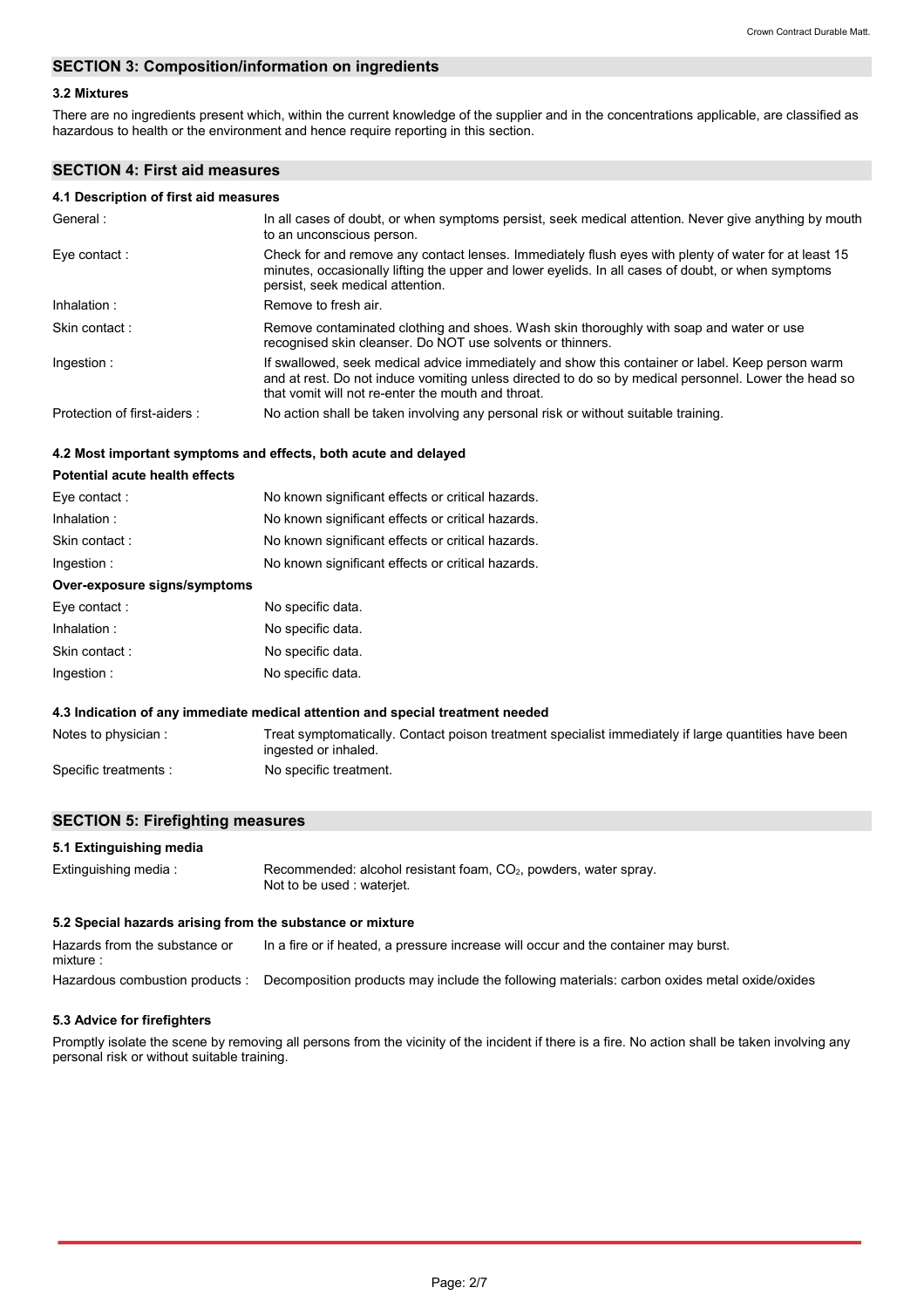#### **SECTION 6: Accidental release measures**

#### **6.1 Personal precautions, protective equipment and emergency procedures**

Exclude sources of ignition and ventilate the area. Refer to protective measures listed in sections 7 and 8. No action shall be taken involving any personal risk or without suitable training.

#### **6.2 Environmental precautions**

Avoid dispersal of spilt material and runoff and contact with soil, waterways, drains and sewers. Inform the relevant authorities if the product has caused environmental pollution (sewers, waterways, soil or air).

#### **6.3 Methods and material for containment and cleaning up**

Stop leak if without risk. Move containers from spill area. Prevent entry into sewers, water courses, basements or confined areas. Wash spillages into an effluent treatment plant or proceed as follows. Contain and collect spillage with non-combustible, absorbent material e.g. sand, earth, vermiculite or diatomaceous earth and place in container for disposal according to local regulations (see Section 13).

#### **6.4 Reference to other sections**

See Section 1 for emergency contact information. See Section 8 for information on appropriate personal protective equipment. See Section 13 for additional waste treatment information.

## **SECTION 7: Handling and storage**

#### **7.1 Precautions for safe handling**

Put on appropriate personal protective equipment (see Section 8). Eating, drinking and smoking should be prohibited in areas where this material is handled, stored and processed. Workers should wash hands and face before eating, drinking and smoking. Remove contaminated clothing and protective equipment before entering eating areas.

Never use pressure to empty; the container is not a pressure vessel. Always keep in the same material as the supply container. Good housekeeping standards and regular safe removal of waste materials will minimise risks of spontaneous combustion and other fire hazards. The Manual Handling Operations Regulations may apply to the handling of containers of this product. Packs with a volume content of 5 litres or more may be marked with a maximum gross weight. To assist employers the following method of calculating the weight for any pack size is given. Take the pack size volume in litres and multiply this figure by the specific gravity (relative density) value given in section 9. This will give the net weight of the coating in kilograms. Allowance will then have to be made for the immediate packaging to give an approximate gross weight.

#### **7.2 Conditions for safe storage, including any incompatibilities**

Store in accordance with local regulations. Store in a cool, well-ventilated area away from incompatible materials and ignition sources.

Storage : Do not store below the following temperature: 5 °C

## **7.3 Specific end use(s)**

See separate Product Data Sheet for recommendations or industrial sector specific solutions.

### **SECTION 8: Exposure controls/personal protection**

#### **8.1 Control parameters**

| <b>Product/ingredient name</b> | <b>Exposure limit values</b> |
|--------------------------------|------------------------------|
| No exposure limit value known. |                              |

### **Recommended monitoring procedures**

If this product contains ingredients with exposure limits, personal, workplace atmosphere or biological monitoring may be required to determine the effectiveness of the ventilation or other control measures and/or the necessity to use respiratory protective equipment. Reference should be made to monitoring standards, such as the following: European Standard EN 689 (Workplace atmospheres - Guidance for the assessment of exposure by inhalation to chemical agents for comparison with limit values and measurement strategy) European Standard EN 14042 (Workplace atmospheres - Guide for the application and use of procedures for the assessment of exposure to chemical and biological agents) European Standard EN 482 (Workplace atmospheres - General requirements for the performance of procedures for the measurement of chemical agents) Reference to national guidance documents for methods for the determination of hazardous substances will also be required.

## **Derived effect levels**

No DELs available.

#### **Predicted effect concentrations**

No PECs available.

#### **8.2 Exposure controls**

#### **Appropriate engineering controls**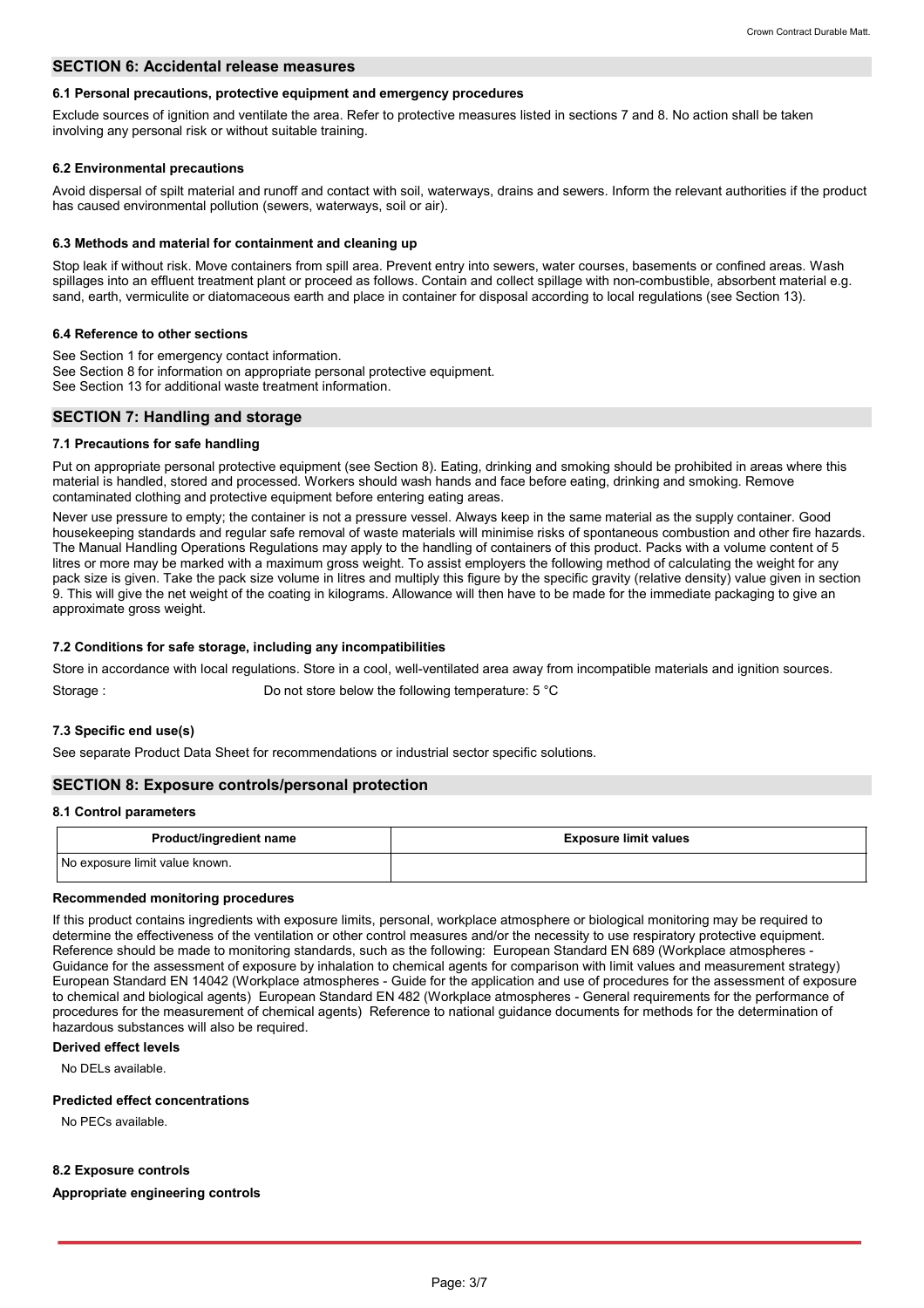# **SECTION 8: Exposure controls/personal protection**

All engineering control measures used to control exposure to hazardous substances must be selected, maintained, examined and tested to meet the requirements of the Control Of Substances Hazardous to Health regulations (COSHH). Similarly all personal protective equipment, including respiratory protective equipment, must be selected, issued and maintained to meet the requirements of COSHH. These requirements include the provision of any necessary information, instruction and training with regard to their use. Special precautions should be taken during surface preparation of pre-1960's paint surfaces over wood and metal as they may contain harmful lead.

Provide adequate ventilation. Where reasonably practicable this should be achieved by the use of local exhaust ventilation and good general extraction. If these are not sufficient to maintain concentrations of solvent vapour below the relevant workplace exposure limits, suitable respiratory protection should be worn. (See personal protection below). Dry sanding, flame cutting and/ or welding of the dry paint film will give rise to dust and/ or hazardous fumes. Wet sanding should be used wherever possible. If exposure cannot be avoided by the provision of local exhaust ventilation, suitable respiratory protective equipment should be worn.

#### **Individual protection measures**



| General:                | Gloves must be worn for all work that may result in soiling. Apron/coveralls/protective clothing must be<br>worn when soiling is so great that regular work clothes do not adequately protect skin against contact<br>with the product. Safety eyewear should be used when there is a likelihood of exposure.                                                |
|-------------------------|--------------------------------------------------------------------------------------------------------------------------------------------------------------------------------------------------------------------------------------------------------------------------------------------------------------------------------------------------------------|
| Hygiene measures :      | Wash hands, forearms, and face thoroughly after handling compounds and before eating, smoking,<br>using lavatory, and at the end of day.                                                                                                                                                                                                                     |
| Eye/face protection :   | Safety eyewear complying with an approved standard should be used when a risk assessment<br>indicates this is necessary to avoid exposure to liquid splashes, mists, gases or dusts. If contact is<br>possible, the following protection should be worn, unless the assessment indicates a higher degree of<br>protection: safety glasses with side-shields. |
| Hand protection:        | Wear chemical-resistant gloves (tested to EN374) in combination with 'basic' employee training. The<br>quality of the chemical-resistant protective gloves must be chosen as a function of the specific<br>workplace concentrations and quantity of hazardous substances.                                                                                    |
|                         | Since the actual work situation is unknown. Supplier of gloves should be contacted in order to find the<br>appropriate type. Below listed glove(s) should be regarded as generic advice:                                                                                                                                                                     |
|                         | Recommended: Silver Shield / 4H gloves, nitrile rubber, neoprene rubber, butyl rubber, natural rubber<br>(latex), polyvinyl alcohol (PVA), polyvinyl chloride (PVC), Viton®                                                                                                                                                                                  |
| Body protection :       | Personal protective equipment for the body should be selected based on the task being performed and<br>the risks involved handling this product.                                                                                                                                                                                                             |
| Respiratory protection: | Respirator selection must be based on known or anticipated exposure levels, the hazards of the<br>product and the safe working limits of the selected respirator.                                                                                                                                                                                            |

#### **Environmental exposure controls**

Emissions from ventilation or work process equipment should be checked to ensure they comply with the requirements of environmental protection legislation. In some cases, fume scrubbers, filters or engineering modifications to the process equipment will be necessary to reduce emissions to acceptable levels.

## **SECTION 9: Physical and chemical properties**

#### **9.1 Information on basic physical and chemical properties**

| Physical state:                                   | Liquid.                                                              |
|---------------------------------------------------|----------------------------------------------------------------------|
| Odour:                                            | Non-characteristic.                                                  |
| $pH$ :                                            | $7 - 9$                                                              |
| Melting point/freezing point:                     | 0°C This is based on data for the following ingredient: water        |
| Boiling point/boiling range:                      | Testing not relevant or not possible due to nature of the product.   |
| Flash point :                                     | Non-flammable.                                                       |
| Evaporation rate :                                | Testing not relevant or not possible due to nature of the product.   |
| Flammability:                                     | Non-flammable.                                                       |
| Upper/lower flammability or<br>explosive limits : | $0.6 - 20.4$ vol %                                                   |
| Vapour pressure :                                 | 3.17 kPa This is based on data for the following ingredient: water   |
| Vapour density:                                   | Testing not relevant or not possible due to nature of the product.   |
| Relative density:                                 | $1.34$ g/cm <sup>3</sup>                                             |
| Solubility(ies):                                  | Easily soluble in the following materials: cold water and hot water. |
| Partition coefficient (LogKow):                   | Testing not relevant or not possible due to nature of the product.   |
| Auto-ignition temperature :                       | Testing not relevant or not possible due to nature of the product.   |
| Decomposition temperature :                       | Testing not relevant or not possible due to nature of the product.   |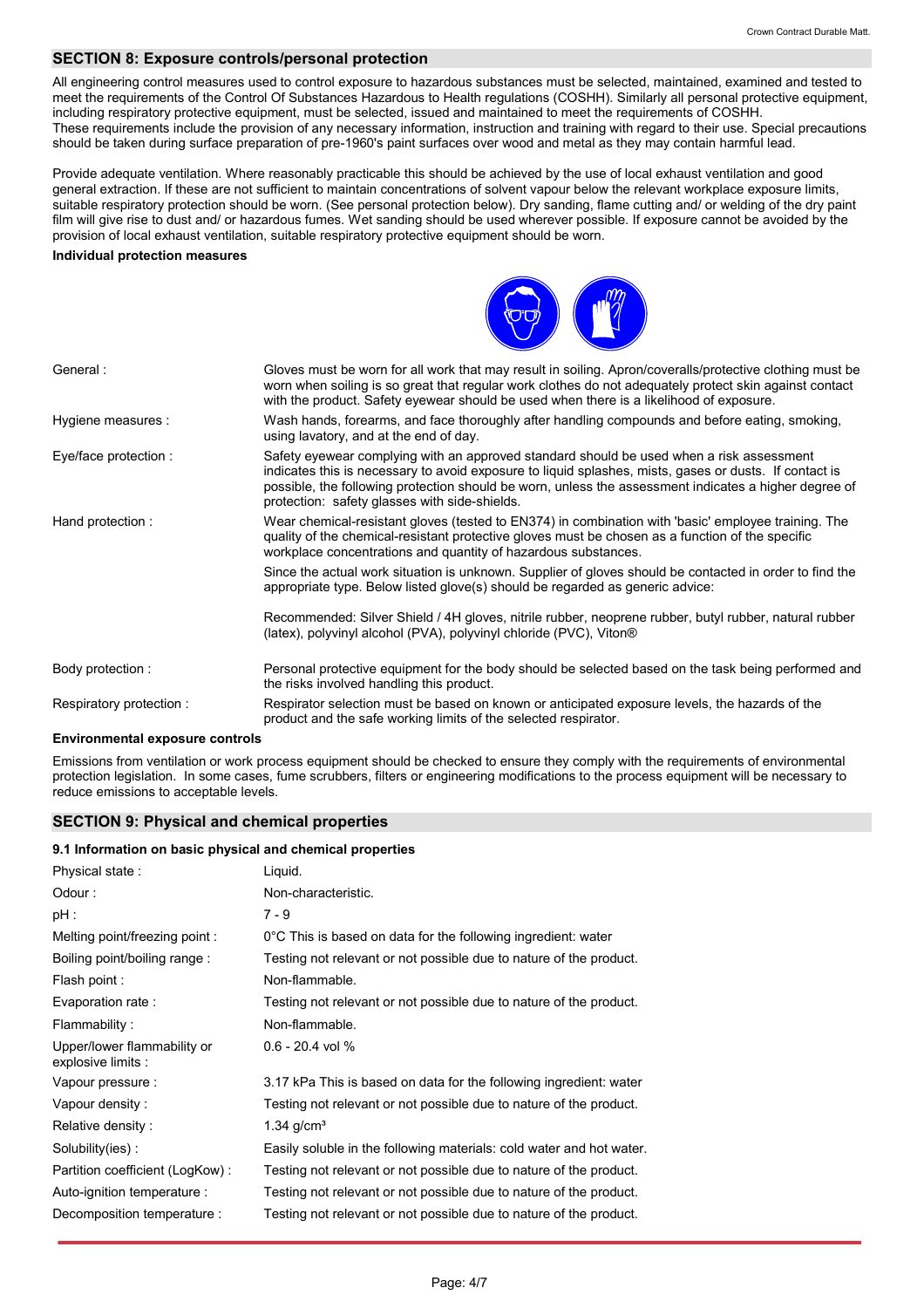# **SECTION 9: Physical and chemical properties**

| Viscosity :            | Kinematic $(40^{\circ}$ C): 1.88 cm <sup>2</sup> /s                |
|------------------------|--------------------------------------------------------------------|
| Explosive properties:  | Testing not relevant or not possible due to nature of the product. |
| Oxidising properties : | Testing not relevant or not possible due to nature of the product. |

## **9.2 Other information**

| Solvent(s) % by weight : | Weighted average: 2 %  |
|--------------------------|------------------------|
| Water % by weight :      | Weighted average: 46 % |

## **SECTION 10: Stability and reactivity**

## **10.1 Reactivity**

No specific test data related to reactivity available for this product or its ingredients.

## **10.2 Chemical stability**

The product is stable.

## **10.3 Possibility of hazardous reactions**

Under normal conditions of storage and use, hazardous reactions will not occur.

## **10.4 Conditions to avoid**

No specific data.

## **10.5 Incompatible materials**

Reactive or incompatible with the following materials: oxidizing materials.

## **10.6 Hazardous decomposition products**

When exposed to high temperatures (i.e. in case of fire) harmful decomposition products may be formed:

Decomposition products may include the following materials: carbon oxides metal oxide/oxides

# **SECTION 11: Toxicological information**

## **11.1 Information on toxicological effects**

The product has been assessed following the conventional method and is classified for toxicological hazards accordingly. This takes into account, where known, delayed and immediate effects and also chronic effects of components from short term and long term exposure by oral, inhalation and dermal routes of exposure and eye contact.

Repeated or prolonged contact with the mixture may cause removal of natural fat from the skin, resulting in non-allergic contact dermatitis and absorption through the skin.

If splashed in the eyes, the liquid may cause irritation and reversible damage.

### **Acute toxicity**

## **Acute toxicity estimates**

| Route                                             | <b>ATE value</b> |
|---------------------------------------------------|------------------|
| No known significant effects or critical hazards. |                  |

#### **Mutagenic effects**

No known significant effects or critical hazards.

#### **Carcinogenicity**

No known significant effects or critical hazards.

#### **Reproductive toxicity**

No known significant effects or critical hazards.

#### **Teratogenic effects**

No known significant effects or critical hazards.

#### **Specific target organ toxicity (single exposure)**

| Product/ingredient name                    | Category | <b>Route of exposure</b> | Target organs |
|--------------------------------------------|----------|--------------------------|---------------|
| I No known data avaliable in our database. |          |                          |               |

## **Specific target organ toxicity (repeated exposure)**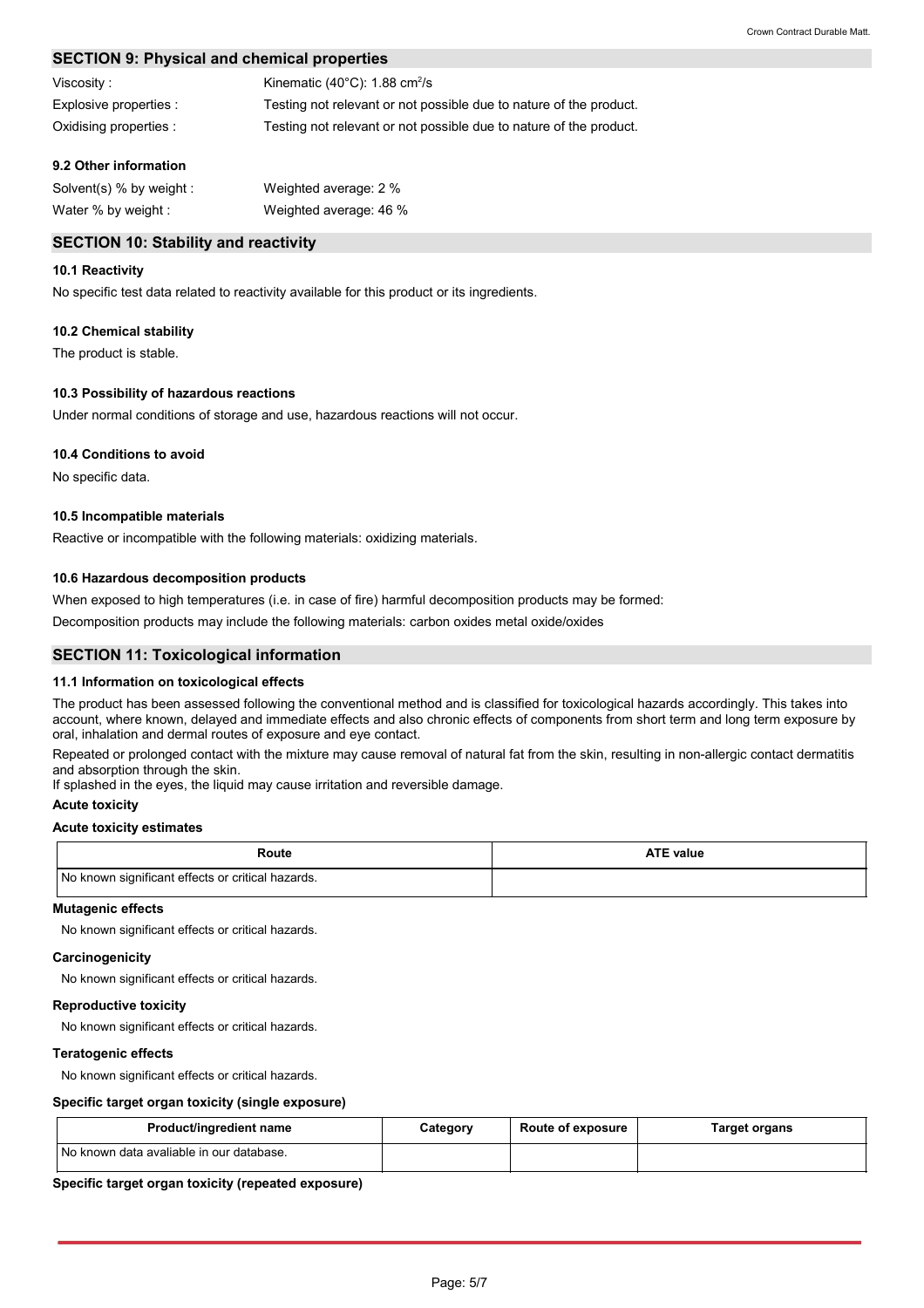# **SECTION 11: Toxicological information**

| Product/ingredient name                    | <b>Route of exposure</b><br>Category |  | Target organs |  |  |
|--------------------------------------------|--------------------------------------|--|---------------|--|--|
| I No known data avaliable in our database. |                                      |  |               |  |  |

#### **Aspiration hazard**

| Product/ingredient name                  | <b>Result</b> |
|------------------------------------------|---------------|
| No known data avaliable in our database. |               |

## **Information on likely routes of exposure**

Routes of entry anticipated: Oral, Dermal, Inhalation.

## **Potential chronic health effects**

Other information : No additional known significant effects or critical hazards.

## **SECTION 12: Ecological information**

## **12.1 Toxicity**

Do not allow to enter drains or watercourses.

## **12.2 Persistence and degradability**

No known data avaliable in our database.

## **12.3 Bioaccumulative potential**

No known data avaliable in our database.

## **12.4 Mobility in soil**

| Soil/water partition coefficient | No known data avaliable in our database. |
|----------------------------------|------------------------------------------|
| $(K_{OC})$ :                     |                                          |
| Mobility:                        | No known data avaliable in our database. |

## **12.5 Results of PBT and vPvB assessment**

| PBT:     | Not applicable. |
|----------|-----------------|
| $vPvB$ : | Not applicable. |

#### **12.6 Other adverse effects**

No known significant effects or critical hazards.

## **SECTION 13: Disposal considerations**

#### **13.1 Waste treatment methods**

The generation of waste should be avoided or minimised wherever possible. Residues of the product is not listed as hazardous waste. Dispose of according to all state and local applicable regulations. Waste should not be disposed of untreated to the sewer unless fully compliant with the requirements of all authorities with jurisdiction.

European waste catalogue (EWC) : 08 01 12

#### **Packaging**

Used containers, drained and/ or rigorously scraped out and containing dried residues of the supplied coating, are categorised as nonhazardous waste, with EWC code: 15 01 02 or 15 01 04.

If mixed with other wastes, the above waste code may not be applicable. Waste packaging should be recycled. Incineration or landfill should only be considered when recycling is not feasible.

## **SECTION 14: Transport information**

Transport may take place according to national regulation or ADR for transport by road, RID for transport by train, IMDG for transport by sea, IATA for transport by air.

|                                | 14.1<br>UN no. | 14.2<br>Proper shipping name | 14.3<br>Transport hazard class(es) | 14.4<br>PG*              | 14.5    | Env <sup>*</sup> Additional information |
|--------------------------------|----------------|------------------------------|------------------------------------|--------------------------|---------|-----------------------------------------|
| <b>ADR/RID</b><br><b>Class</b> | Not regulated. |                              | $\overline{\phantom{a}}$           | $\overline{\phantom{0}}$ | $No. -$ |                                         |
| <b>IMDG</b><br><b>Class</b>    | Not regulated. |                              | $\overline{\phantom{a}}$           | $\overline{\phantom{0}}$ | No. -   |                                         |
| <b>IATA</b><br><b>Class</b>    | Not regulated. |                              | $\overline{\phantom{a}}$           | $\overline{\phantom{0}}$ | $No. -$ |                                         |